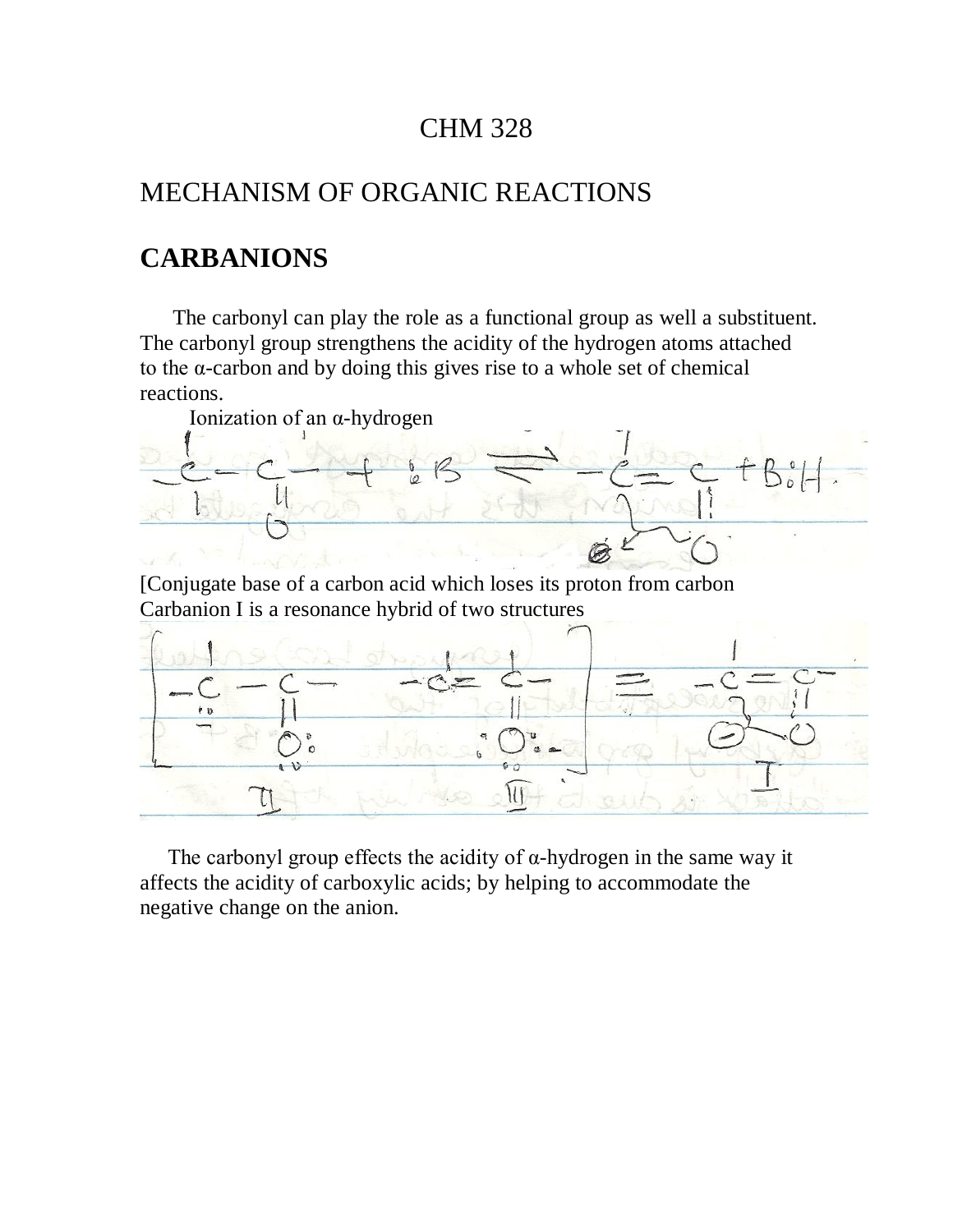

Stability is due to the fact that most of the charge is carried by oxygen and not carbon.

 A carbanion which is stabilized by an adjacent carbonyl group is called an enolate anion; it is the conjugate base of the keto form of the carbonyl compound and its enolate form also.



 $\rightleftharpoons$  B + CH<sub>3</sub>C (OH)= CH<sub>2</sub>

The susceptibility of the carbonyl group to nucleophilic attack is due to the ability of oxygen to accommodate the negative charge that develops as a result of the attack.



Reactions involving carbanions: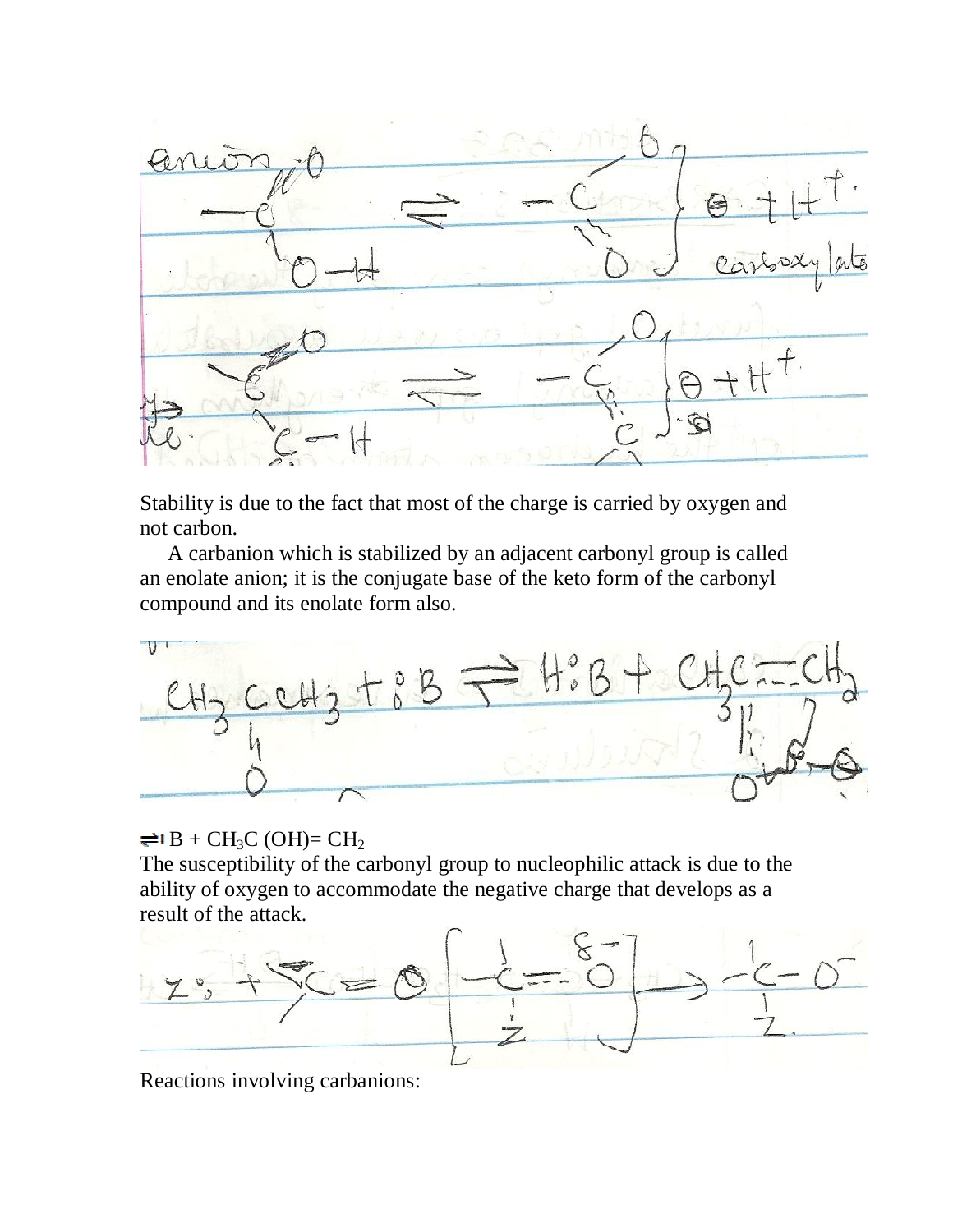$\rightarrow$  Carbanions are highly basic, so they behave as nucleophilic, thus they can attack carbon to form carbon-carbon bonds.

 $\rightarrow$ Aldol condensation- carbanion generated from one molecule of aldehyde/ ketone add as a nucleophile to the RC=O of second molecule of a ketone/aldehyde

Mechanism of Aldol condensation:

 $\rightarrow$ Two molecules of aldehyde/ ketone with  $\alpha$ -hydrogen atoms react in the presence of dilute alkali to form β hydroxyl aldehyde or β hydroxyl ketone.



Step 1: Formation of carbanion-hydroxide from a base abstracts a proton from the α-carbon atom to a carbanion which is stabilized by resonance. Step 2: Attack by the carbanion- the carbanion formed attacks the second molecule by nucleophilic addition mechanism to form an alkoxide ion. Step 3: Attachment of a hydrogen:- the alkoxide ion attaches a hydrogen atom removed from  $H_2O$  molecule. Equation:-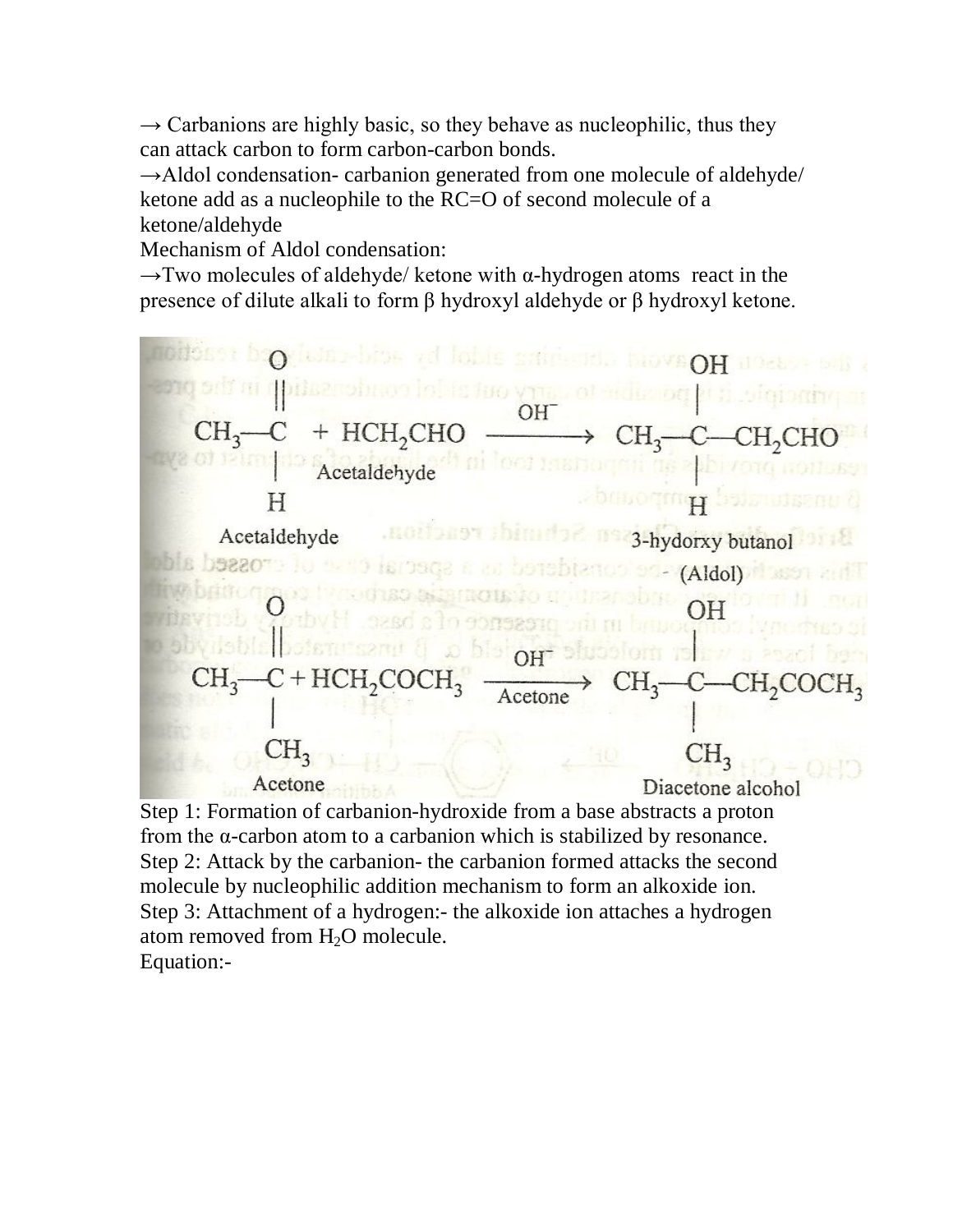



Mechanism: Step 1: Formation of carbanion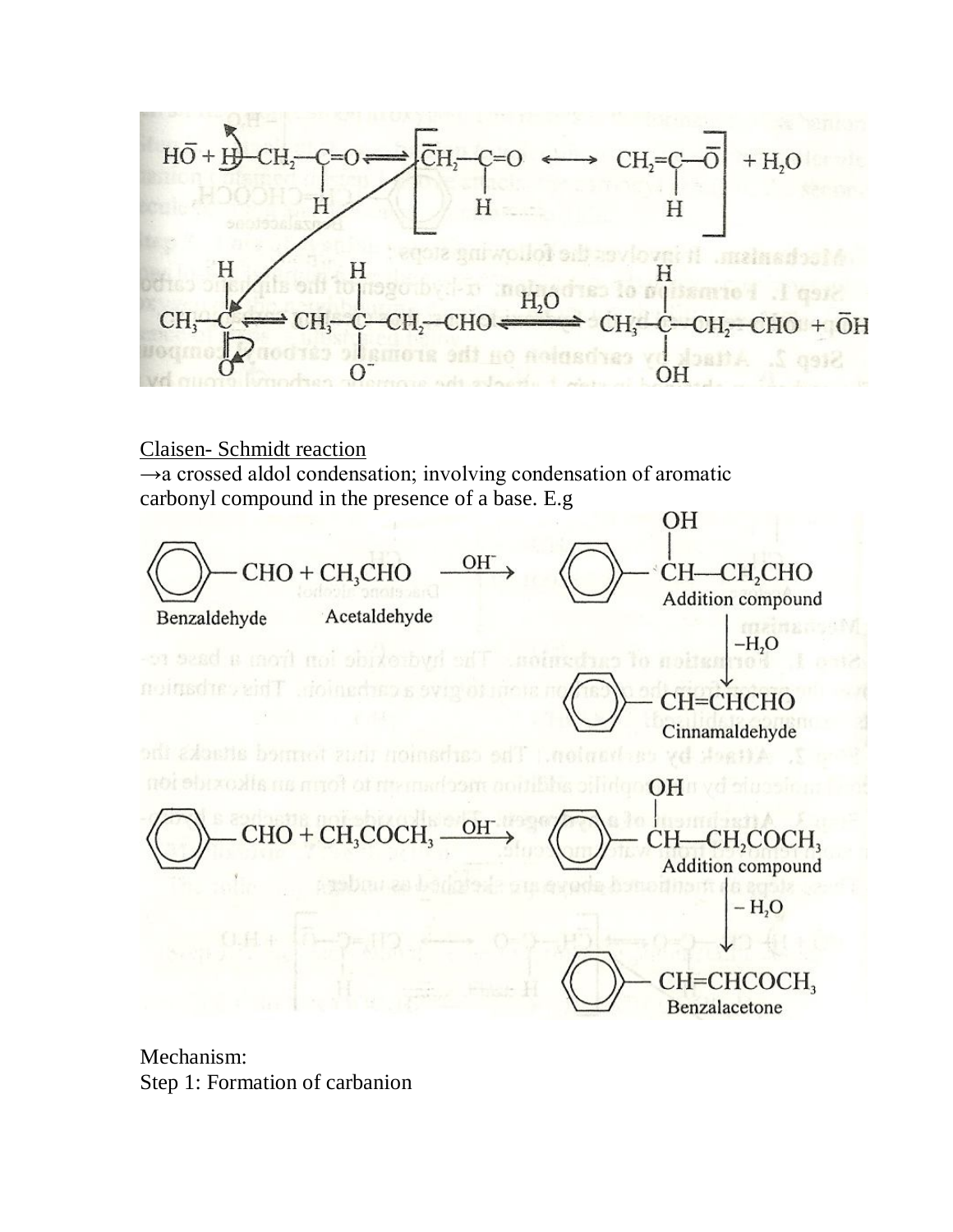Step 2: Attack by carbanion on the aromatic carbonyl compound to form alkoxide ion.

Step 3: Attachment of a proton

Step 4:  $\alpha$ -H atom in the hydroxyl compound is removed by the base, followed by OH group and ultimately  $H_2O$  is removed



Benzoin condensation



Step 1and 2 as in other condensation reactions. Step 3, loss of CN<sup>-</sup> ion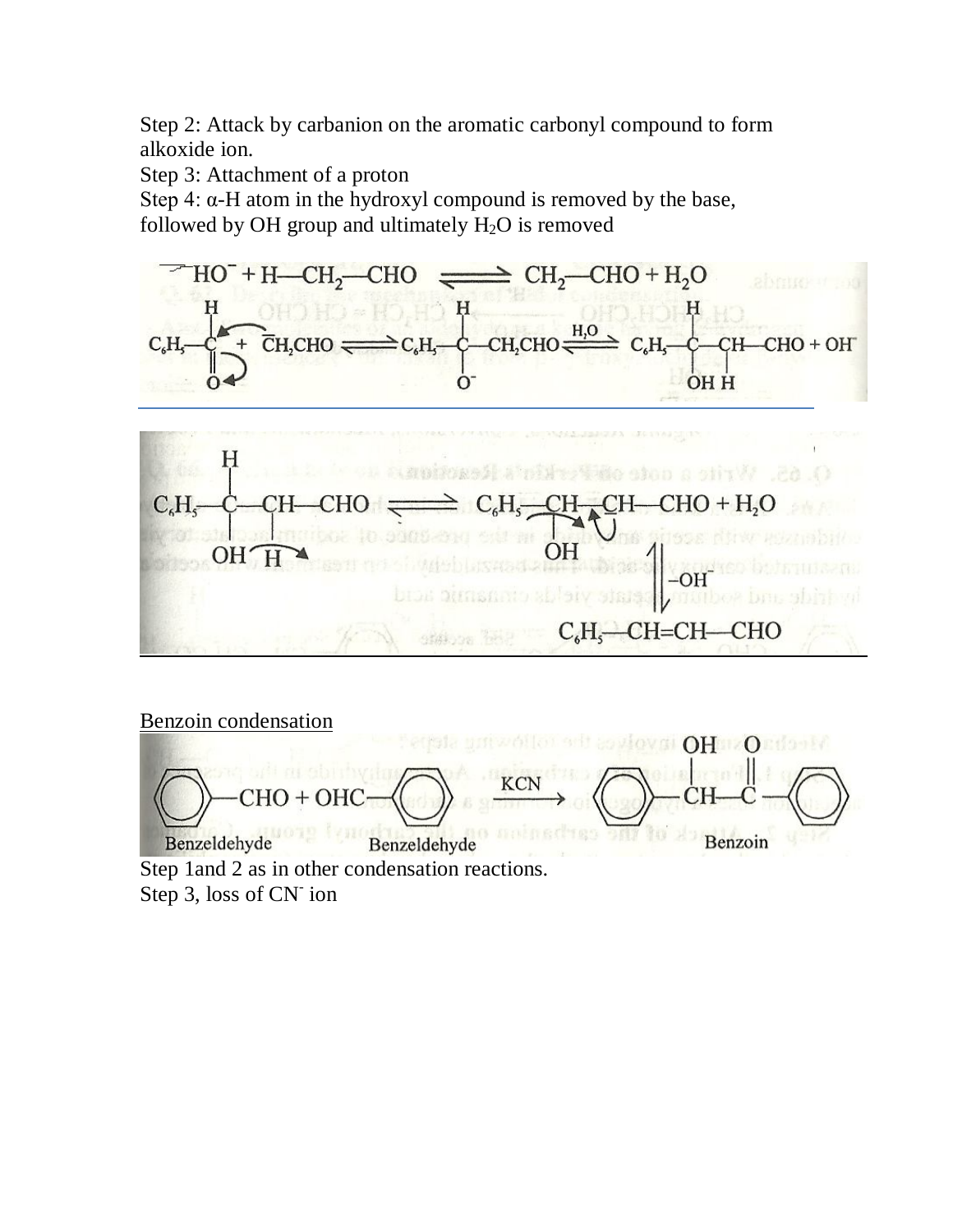

Perkins reaction

Step 1-2 as in others

Step 3: protonation of the alkoxide ion to form an aldol type compound. Step 4: dehydration, the hydroxyl group and neighbouring hydrogen are removed as water.

Step 5: hydration

 $CH_3CO$ Sod. acetate CH<sub>2</sub>CO `H-**CHO**  $\Omega$ 180° CH<sub>2</sub>CO. min CH, CO  $\bigcap$ Acetic<br>Anhydride Benzaldehyde  $-CH<sub>3</sub>$ .COOH  $CH = C$ Cinnamic acid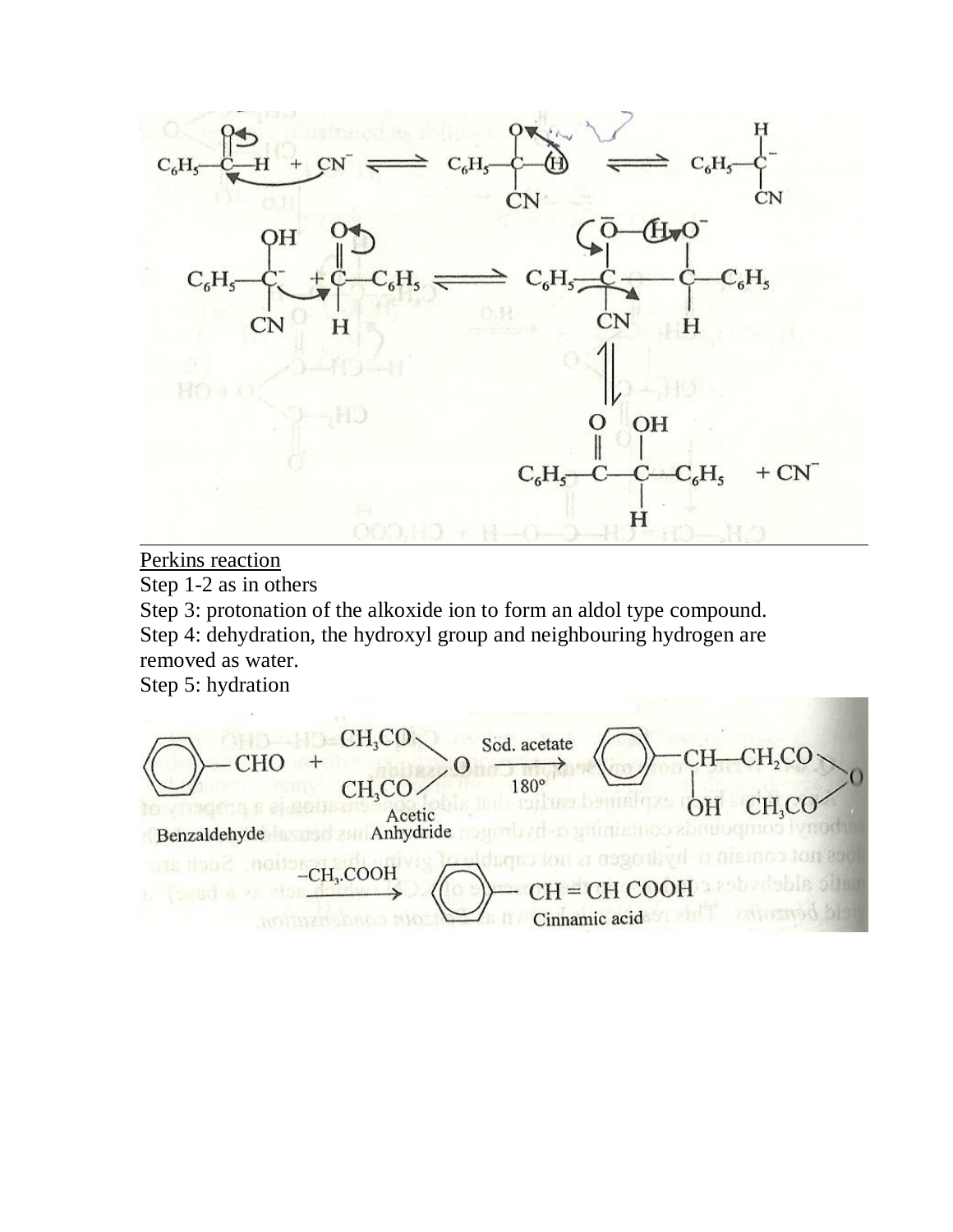

Knoevenagal reaction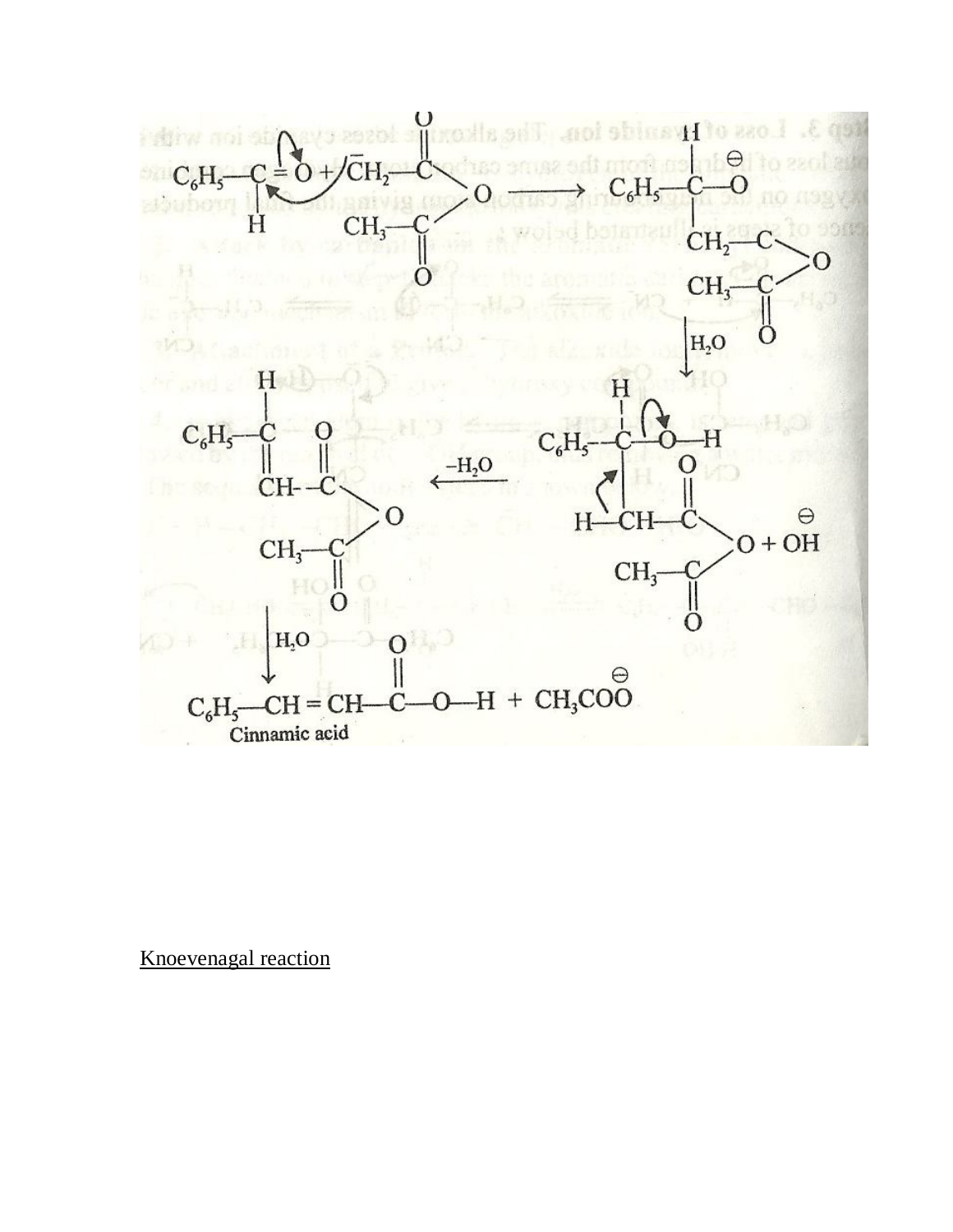

Mechanism

Step 1-2 as explained in other reactions

Step 3: protonation: - alkoxide accepts a proton to form hydroxyl compound. Step 4: involves dehydration

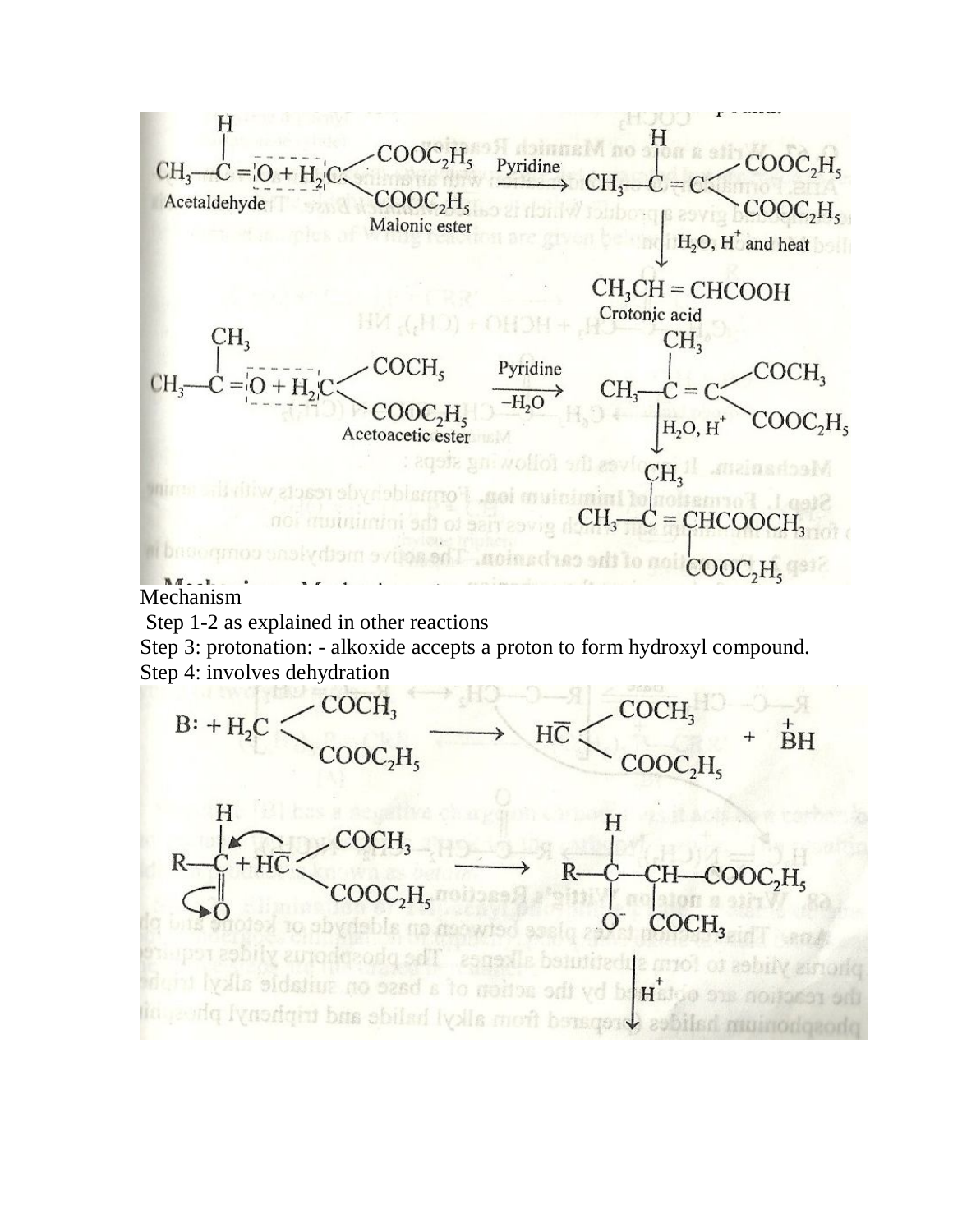geitoast isgasovaoaki H sion a stir N - 19  $-H<sub>o</sub>$ :HCO0 OH COCH,  $OCH<sub>3</sub>$ 

## Mannich reaction

Reaction involves condensation of methanol which amine p an active methylene compound to form a Mannich base.



Mechanism:-

- Step 1: formation of Imminium ion
- Step 2: formation of carbanion
- Step 3: attack by carbanion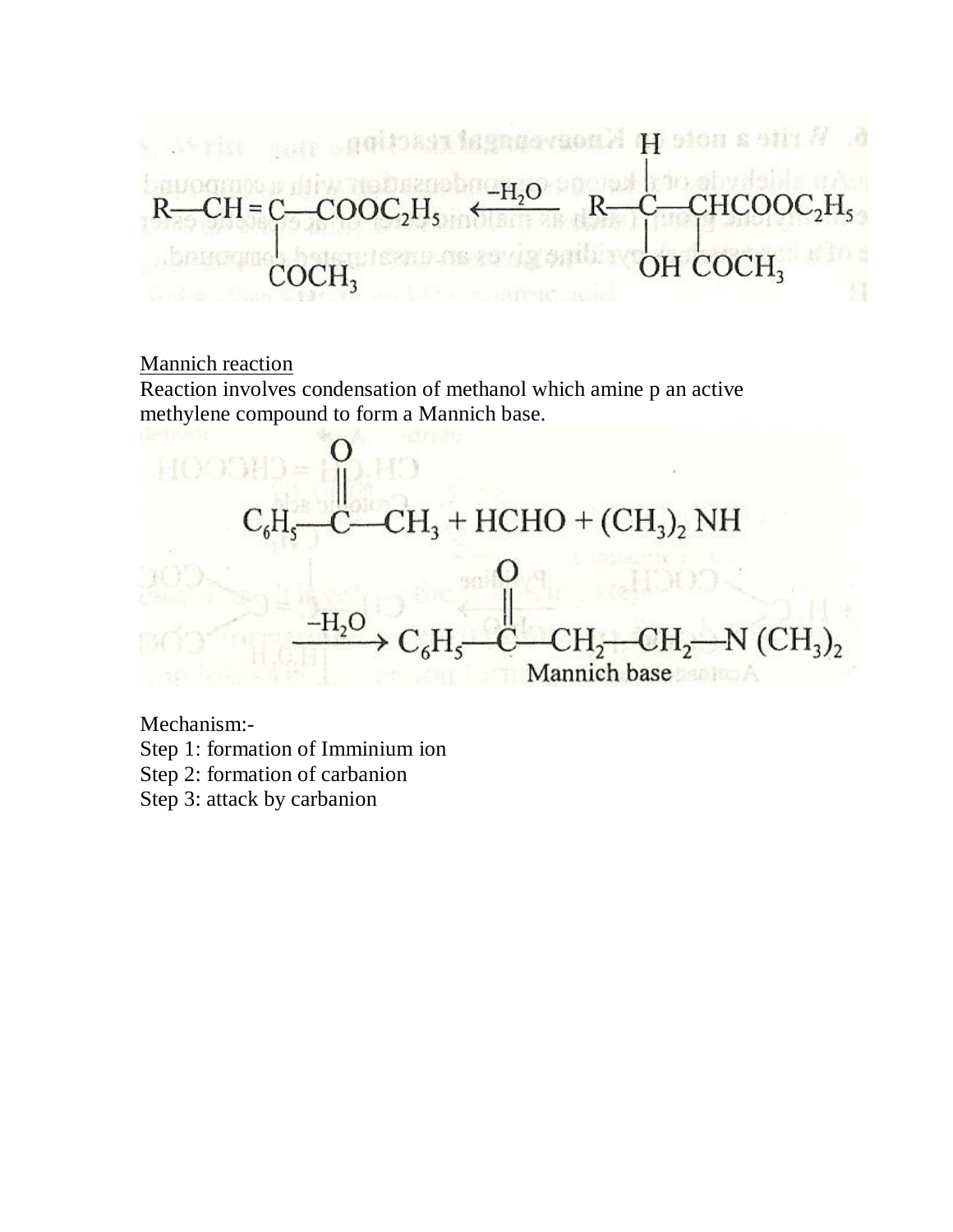

Witting's reaction

Reaction occurs between an aldehyde/ketone and phosphorous ylides to form substituted alkenes.

Phosphorous ylide is prepared by reacting a base with an alkyl triphenyl phosphonium halide as shown below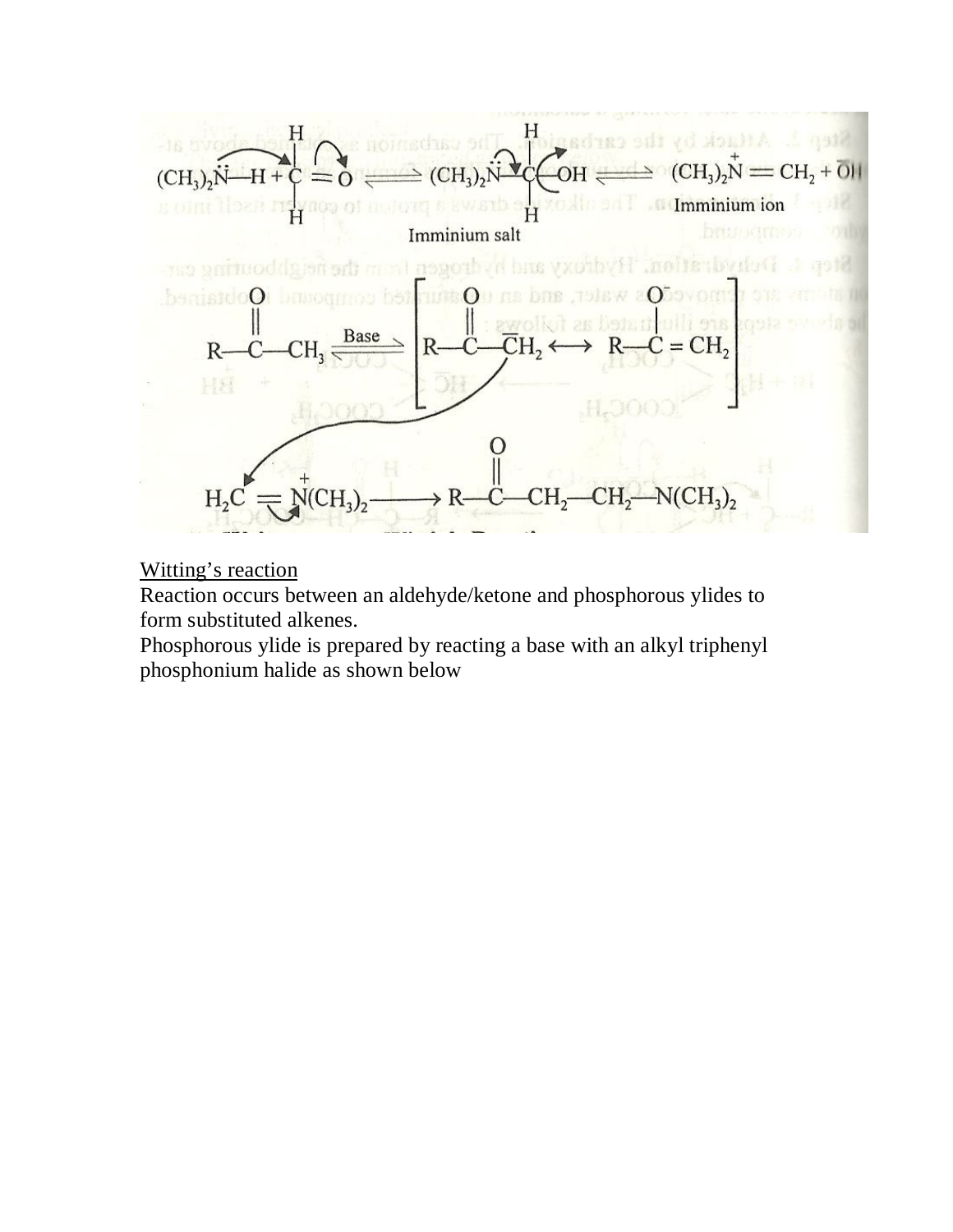$$
(C_6H_5)_3 P + CH_3 I \longrightarrow [(C_6H_5)_3PCH_3]I \xrightarrow{C_6H_5Li(Base)}
$$
\n
$$
(C_6H_5)_3 P = CH_2 + C_6H_6 + Li
$$
\n  
\nMethylene triphenyi  
\nphosphorane (ylide)  
\n
$$
CC = [O + (C_6H_5)_3P] = CRR'
$$
\n
$$
C = C
$$
\n
$$
C = C
$$
\n
$$
C = C
$$
\n
$$
C = C
$$
\n
$$
C = C
$$
\n
$$
C = C
$$
\n
$$
C = C
$$
\n
$$
C = C
$$
\n
$$
C = C
$$
\n
$$
C = C
$$
\n
$$
C = C
$$
\n
$$
C = C
$$
\n
$$
C = C
$$
\n
$$
C = C
$$
\n
$$
C = C
$$
\n
$$
C = C
$$
\n
$$
C = C
$$
\n
$$
C = C
$$
\n
$$
C = C
$$
\n
$$
C = C
$$
\n
$$
C = C
$$
\n
$$
C = C
$$
\n
$$
C = C
$$
\n
$$
C = C
$$
\n
$$
C = C
$$
\n
$$
C = C
$$
\n
$$
C = C
$$
\n
$$
C = C
$$
\n
$$
C = C
$$
\n
$$
C = C
$$
\n
$$
C = C
$$
\n
$$
C = C
$$
\n
$$
C = C
$$
\n
$$
C = C
$$
\n
$$
C = C
$$
\n
$$
C
$$
\n
$$
C
$$
\n
$$
C
$$
\n
$$
C
$$
\n
$$
C
$$
\n
$$
C
$$
\n
$$
C
$$
\n
$$
C
$$
\n
$$
C
$$
\n
$$
C
$$
\n
$$
C
$$
\n
$$
C
$$
\n
$$
C
$$
\n
$$
C
$$
\n
$$
C
$$
\n<math display="block</math>

Structure B acts as the carbanion and initiates the nucleophilic attack on the carbonyl carbon to form betaine

Step 2: elimination of triphenyl phosphate oxide to yield an alkenes